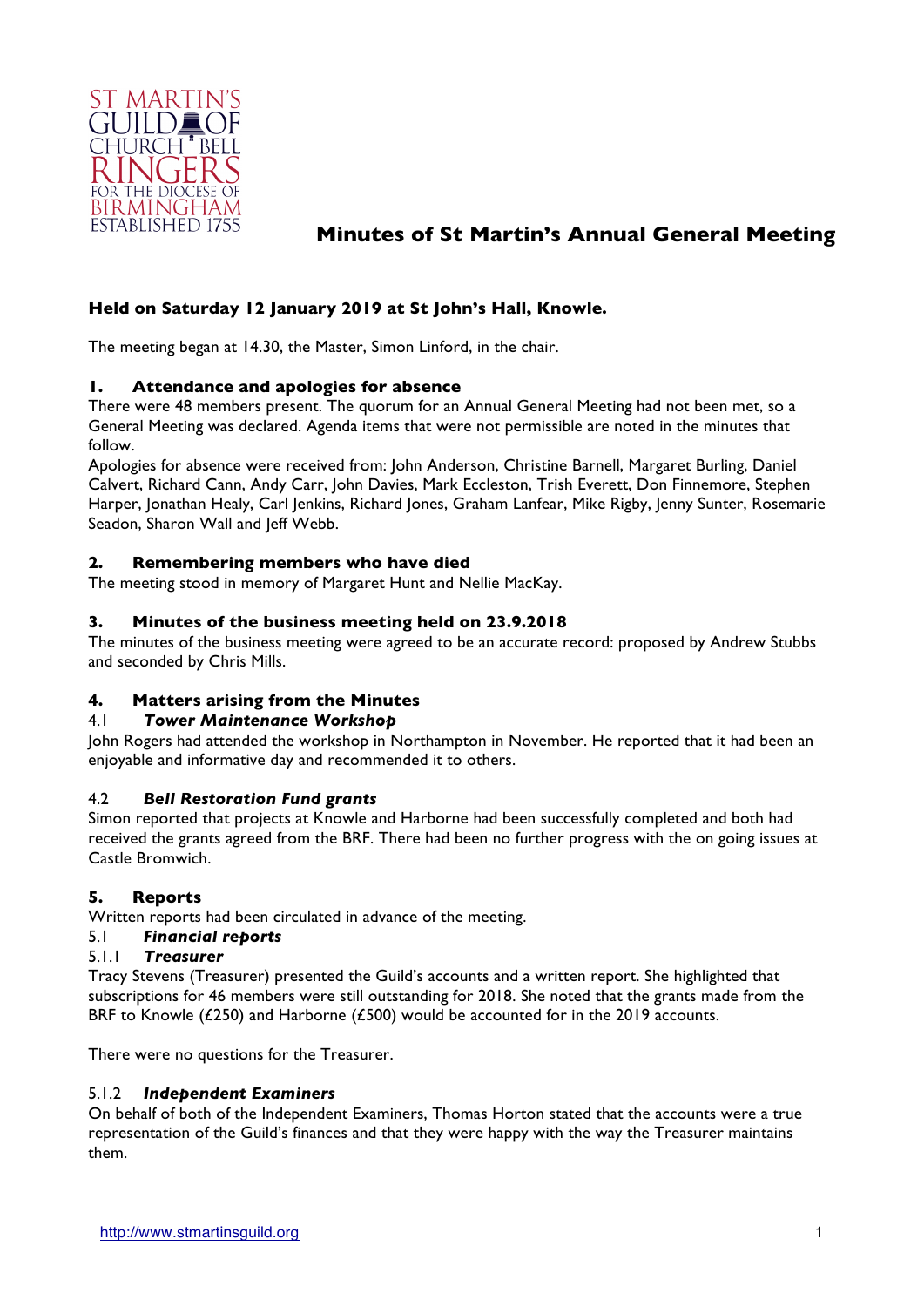# 5.1.3 *Treasurer's proposals*

The Treasurer was unable to make any proposals, as the AGM was not quorate, therefore: **Annual subscriptions remain £10.00 (£5.00 for concessions); apportionment of subscriptions to the BRF remained at 25%; there will be a £75 apportionment to the Library Fund, and the peal fee will remain at 0p per rope/seat**.

# 5.1.4 *100 Club*

The Treasurer reported that the 100 Club would be administered differently this year using a dedicated Gmail account, enabling more than one administrator to ensure it runs smoothly.

# 5.2 *Ringing Master*

Arthur Reeves (Guild Ringing Master) had submitted a written report. He reiterated his vision for the Guild was to support its members by delivering support along the pathway from basic bell handling to ringing on higher numbers. His aim was to encourage and provide opportunities and to link what is going on in towers to what is going on in the Guild.

He had reviewed the Post-it notes that members had written their views on at the AGM in 2018:

- More peals and quarter peals this had been acted upon with more Guild peals rung for many years and opportunities for new conductors to emerge. He proposed two peals for illumination: Scientific Triples on 5 July 2018: https://bb.ringingworld.co.uk/view.php?id=1238118 Spliced Maximus (11 methods) on 29 July 2018: https://bb.ringingworld.co.uk/view.php?id=1240950
- Better communication and networking Arthur had started the monthly digest giving a round up of opportunities available at the beginning of each month. He felt that more could be done to improve engagement and encouraged members to email him.
- More support at local tower level experienced ringers are travelling to other towers helping them to grow and develop.
- Do more of what you are doing Arthur felt that the long list of opportunities was evident that this is happening.

Arthur thanked the many members who had facilitated the great number of opportunities on offer. In particular he felt that Phil Ramsbottom stood out for the amount of time and commitment he had given over the year. Arthur presented Phil with a gift as a token of thanks.

# 5.2.1 *The Ledbury approach*

Arthur reported that a recent article in the ART Works magazine had prompted him and Simon to consider trialling a similar scheme within the Guild. They had dubbed it "Swap Week".

One week a month, all participating towers wouldn't hold their usual local practice, but instead members of those bands would go to one or more different practices focussed at their particular level. More experienced ringers might be asked to help at a practice as well as being able to go to a practice which would benefit them.

Each night of the week there would be one or two practices which might be, for instance, a rounds and call changes practice only, or maybe a practice that focused on Bob Doubles, Grandsire Doubles and Bob Minor, or an eight bell practice ringing Stedman Triples and Cambridge Major, and maybe even a Pickled Egg focused practice.

Officers would organise the practices, which would be spread around, and at different levels. They wouldn't be the enhancement of existing towers' practices, they would be new practices. A tower deciding to take part would have a week off from their normal practice, but their ringers would go to a different practice (or two) either as a helper or for a particular focus.

The intended benefit of this plan, is that for that one week, participants would get much more practice at things they are specifically learning. They will get to go to another tower or two, meet and ring with other members.

The downside is that one a month the social group of local bands would not meet together, some ringers would need to travel further, and some ringers might feel that this was a good week just to have a rest and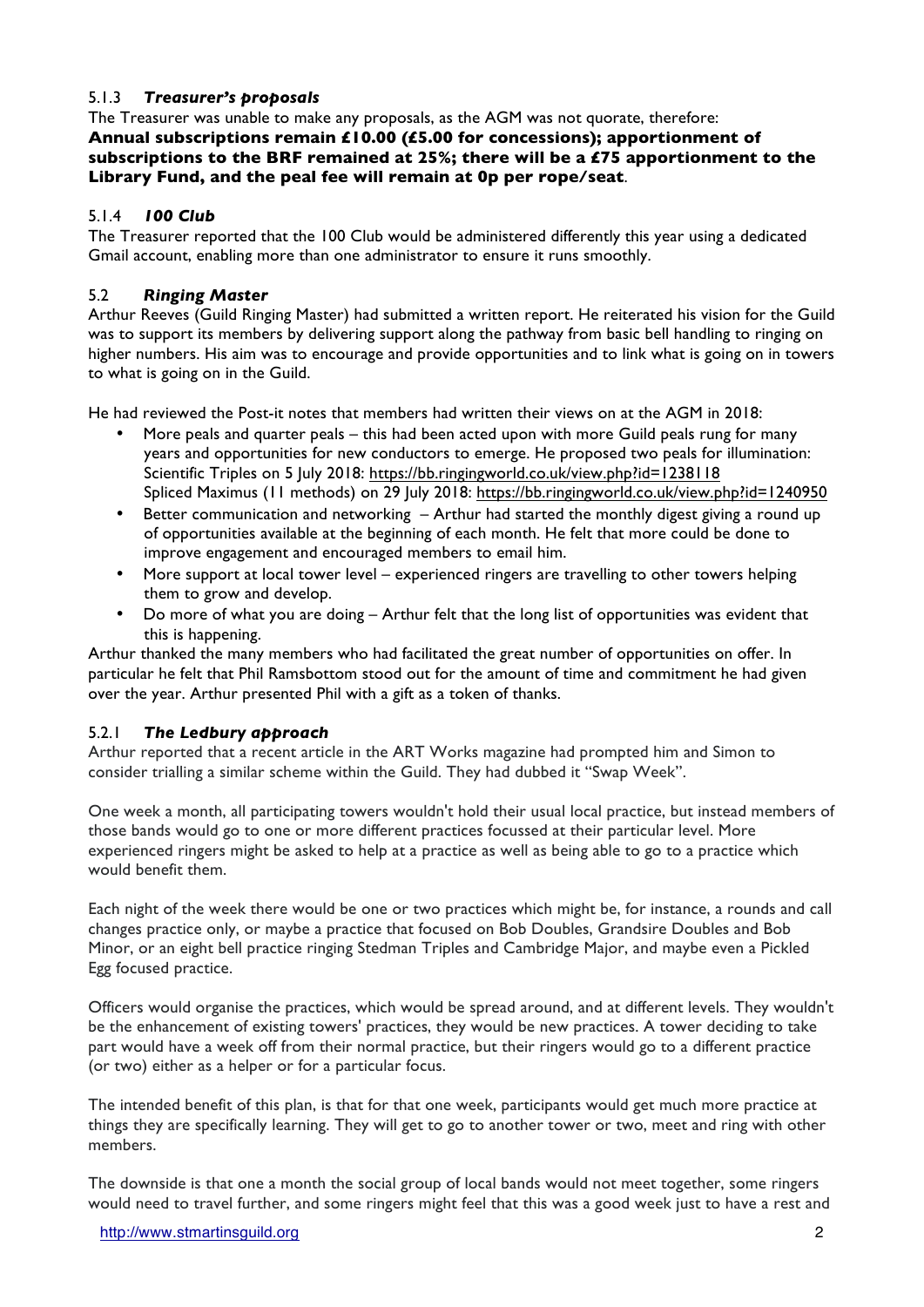not do any ringing. It was recognised that some ringers don't go to their local practice with the goal of making process, and they may feel they are missing out on their weekly ringing. Alternatively they may see this just as an opportunity to go and ring somewhere different.

Simon said that he and Arthur would be looking for 6, 8 or 10 towers to agree to trial the scheme and it would be run as a 3–4 month experiment. He asked for a show of hands in the room and there was broad support for the idea. An email will be sent out to tower captains to invite towers to sign up.

# 5.3 *Henry Johnson Dinner Secretary*

Jenny Sunter (Henry Johnson Dinner Secretary) had tendered her apologies, but had submitted a written report.

# 5.3.1 *2020 Chairman*

The Master was pleased to report that Gill Postill had been approached and had agreed to chair the 2019 Dinner. This was met by approval by the meeting and a generous round of applause.

# 5.4 *Archivist*

Mark Eccleston (Archivist) had tendered his apologies, but had submitted a written report. The Master encouraged members to use the library, much of which is in the ringing chamber at St Martin's.

# 5.5 *Safeguarding Officer*

Trish Everett (Safeguarding Officer) had tendered her apologies, but had submitted a written report. The Master noted that the Safeguarding Officer had not had to deal with any actual safeguarding issues during the year – just requests for information and training.

# 5.6 *Central Council Reps*

Richard Andrew and James Ramsbottom highlighted the national success of the Ringing Remembers campaign. They had given a summary of the new Workgroups and their functions in their report. James is a member of the Communications and Marketing workgroup and the Volunteer and Leadership workgroup, which led the Ringing Remembers campaign. James reported that they are hoping to mount a follow-on campaign to encourage retention of the many newly recruited ringers. Richard is a member of the Historical and Archive workgroup.

They reported that the triennial nature of council elections had been abolished which now means that CC Reps can be elected at any time. The issue was debated by members and it was agreed that CC Reps for the Guild would be appointed at the AGM on an annual basis.

Richard sought clarification on membership numbers. Guild membership stands at 289. Guilds and associations are entitled to one Rep per 150 members.

The CC Reps were asked to include information about the work of the workgroups they are involved in in future reports.

# 5.7 *Public Relations*

The post of PR Officer is vacant, however, Simon felt it appropriate to report that the Brumdingers had appeared on Newsround, in an item about ringing for the 100<sup>th</sup> Anniversary of the Armistice, to wide acclaim. In addition, an organisation called SPICE UK had approached the Secretary for a bell ringing taster session. A similar session had been held at Kingsbury and places on both had been snapped up within 24 hours of being posted on their website.

# **6. Election of members**

# 6.1 *Full members*

The following full members were elected:

| <b>Name</b>    | Tower     | <b>Proposed</b> | Seconded             |
|----------------|-----------|-----------------|----------------------|
| Jonathan Newey | Edgbaston | Clare McArdle   | <b>Olly Bouckley</b> |
| Alex Ross      | Solihull  | Clare McArdle   | <b>Olly Bouckley</b> |

http://www.stmartinsguild.org 3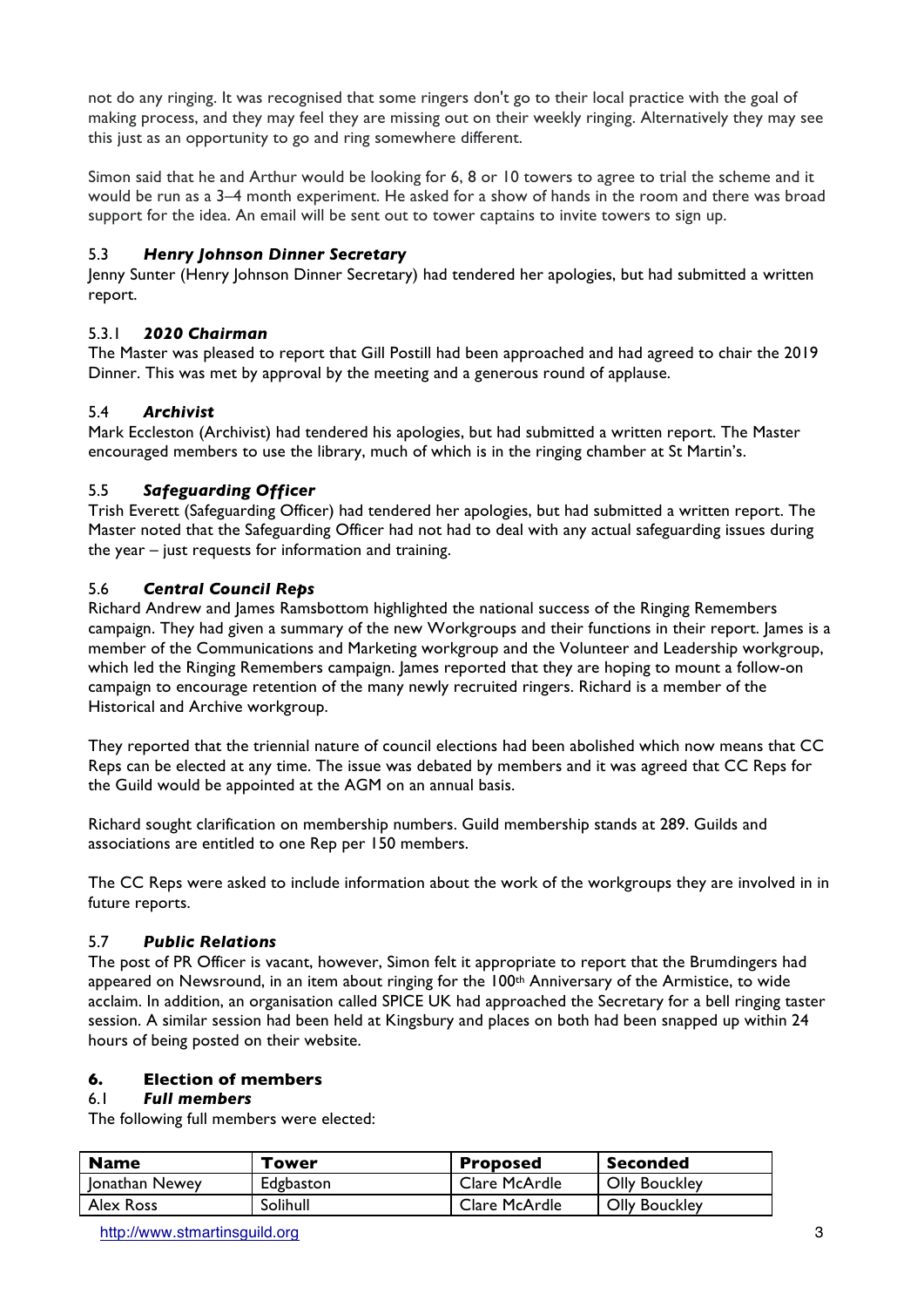| <b>Beverley McAlister</b> | Coleshill                    | John Rogers   | Sue Rogers           |
|---------------------------|------------------------------|---------------|----------------------|
| <b>Tony McAlister</b>     | Coleshill                    | John Rogers   | Sue Rogers           |
| Karen Bowley              | Coleshill                    | John Rogers   | Sue Rogers           |
| Elaine Cheeseman          | Moseley                      | Clare McArdle | <b>Olly Bouckley</b> |
| <b>Annette Seeley</b>     | <b>BSoBR</b>                 | Clare McArdle | <b>Olly Bouckley</b> |
| Kay Foley-Davies          | <b>BSoBR/Sheldon</b>         | Clare McArdle | <b>Olly Bouckley</b> |
| Sandra Wilcox             | <b>BSoBR/Walsall</b>         | Clare McArdle | <b>Olly Bouckley</b> |
| Sara Paulson              | Solihull                     | Clare McArdle | <b>Olly Bouckley</b> |
| Emma Clewlow              | Castle Bromwich              | Clare McArdle | <b>Olly Bouckley</b> |
| Jane Morris               | <b>BSoBR/Castle Bromwich</b> | Clare McArdle | <b>Olly Bouckley</b> |

The Master presented certificates to Elaine, Annette and Kay.

#### 6.2 *Associate members:*

The following students from BSoBR and Brumdingers had been made Associate Members since September: Sarah King

David Harrison Andrew McIlroy Cian Brophy

### 6.3 *Life members*

Jonathan Healy and Clare McArdle were awarded life membership.

### **7. Rule changes**

Appropriate notice of proposal had been given for amendments to the rules, however, as rule changes can only be made at a quorate AGM the proposal could not be voted on and it was deferred.

#### **8. Election of Officers**

As election of officers and officials may only take place at a quorate AGM, the following officers, all of who were willing to continue in post will do so:

Master: Simon Linford Secretary: Clare McArdle Treasurer: Tracy Stevens Ringing Master: Arthur Reeves Archivist: Mark Eccleston Safeguarding Officer: Trish Everett Henry Johnson Dinner Secretary: Jenny Sunter General Fund Trustee: John Anderson General Fund Trustee: Chris Mills BRF Trustee: Don Finnemore BRF Trustee: Andrew Stubbs Independent Examiner: Stephen Horton Independent Examiner: Thomas Horton CC Rep: Richard Andrew CC Rep: James Ramsbottom

The Master reported that Rosalind Martin has skills in PR and website management. She had been approached to stand for office, but had not felt able to commit. He advised that she expressed a willingness to be co-opted to work on both, but without adopting a formal title.

The vacant post of Recruitment Officer was noted and the question of anyone being willing to stand was asked. The Master stated that no one had come forward, but that recruitment in the Guild is good. There has been a waiting list of people wanting to enroll in Birmingham School of Bell Ringing for six months.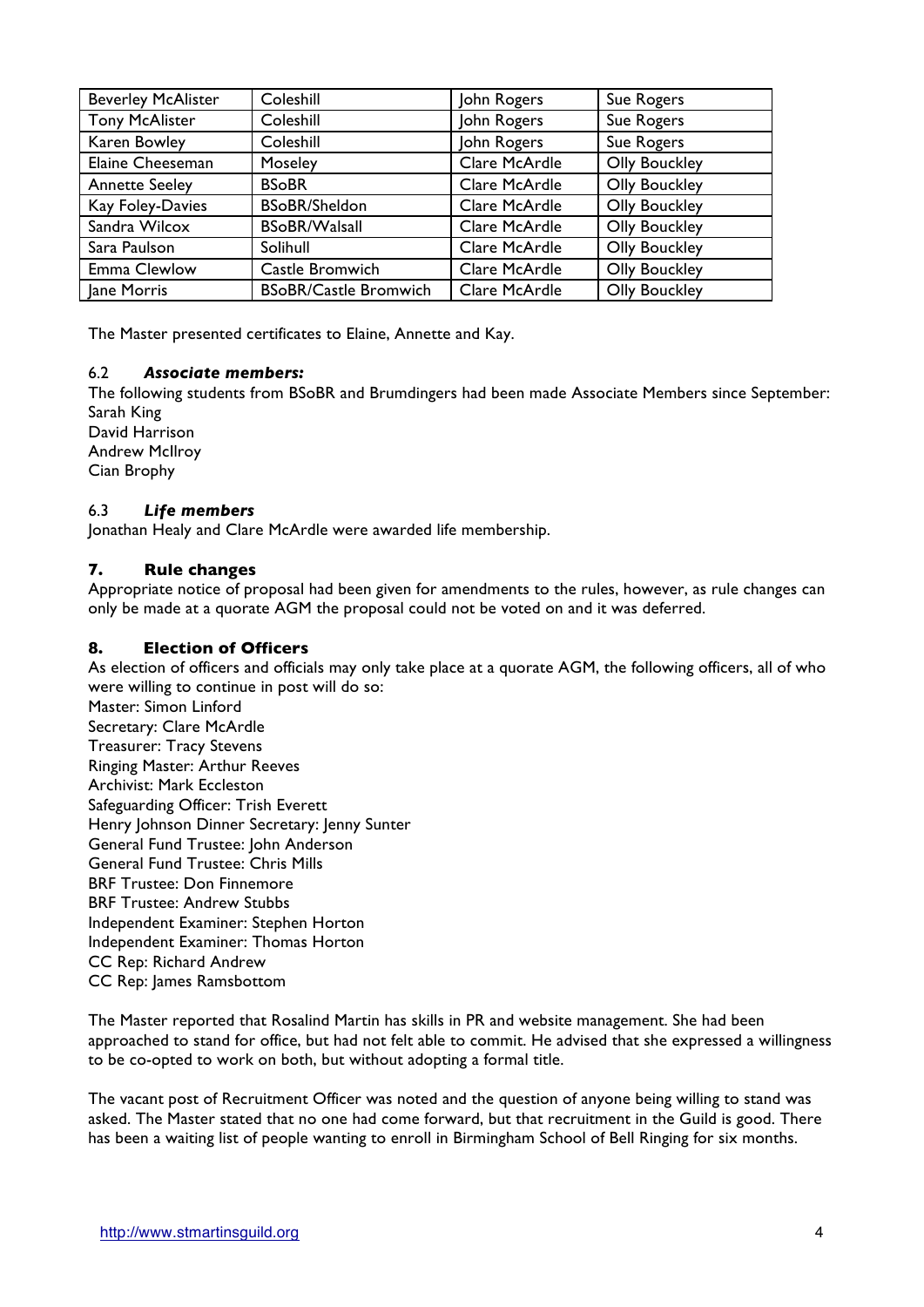# **9. AOB**

# 9.1 *BRF rules*

The Master reported that a knock-on effect of the new Guild Rules was that inconsistencies had been thrown up in the existing BRF rules. Many of them refer to the Guild in its previous format. Andrew Stubbs and the Master had revisited the BRF rules to clear up the anomalies and during the process had discovered some other small alterations which they deem to be necessary.

They had produced document detailing the alterations that they are proposing. Given that rule changes are only permissible at an AGM and that notice must be given at least 4 months prior, they gave notice of the proposed alterations.

Andrew Stubbs advised that the Charity commission might be required to approve the rule changes after they had been made, but did not foresee an issue given the core objectives of the Charity was not changing.

# 9.2 *Secular tower*

The Master gave an update on progress towards a secular tower under Guild control. He stated that he was still pursuing options.

He reported that the proposal for the Lock Keeper's cottage on the Birmingham City University campus, which had lain dormant for a while, was now being seen as an attractive one.

The Master had put in a proposal for the Brandwood End Cemetery Chapel. He reported that the proposal had met with support but that the stumbling block that he was working on was that the cemetery is locked after 17.30 severely restricting access.

Witton Cemetery Chapel is another prospect. The Master had speculatively approached the Keltek Trust and been promised a suitable ring of 8 bells. Witton Cemetery is also closed after 17.30. The meeting confirmed that evening access was an important requirement.

# 9.3 *Guild assets*

The Treasurer reported that she had compiled a catalogue of the Guild's assets (with photographs) in order to keep track of where they are housed. She appealed to members for help in tracking down the fourth of four striking contest trophies.

# 9.4 *Member numbers*

A question was raised about the increase in member numbers and how this may have negatively affected reaching a quorum for the AGM. There had been some other conflicting events and the meeting was being held at an earlier time than had been traditional. However, it was unknown whether this had had an impact on numbers.

Dissent had been noted over moving the AGM around to different towers. The Secretary reported that the move from the central location at St Chad's 6 years ago had not been by choice – St Chad's had ceased to let out The Grimshaw Room on Saturday afternoons. Nowhere else centrally was appropriate or affordable for the purposes of an AGM and ringing meeting. In addition the recent locations for the AGM had been determined by invitations from host towers.

It was suggested that the quorum could be calculated on the percentage of members whose subscriptions were up to date.

Andrew Stubbs stated the need for an AGM in 2019 – citing that the Charity Commission requires that charities (the BRF) hold an annual meeting. The Master said he would take advice on this matter.

# 9.4 *Thank you for lunch*

The Master thanked the local ringers at Knowle for providing the lunch.

# 9.5 *Birmingham Art Gallery clock chimes*

Nigel Crowther expressed concern that restoration of the clock chimes at Birmingham Art Gallery was not being considered by the council. He appealed to members for support for a restoration campaign. The